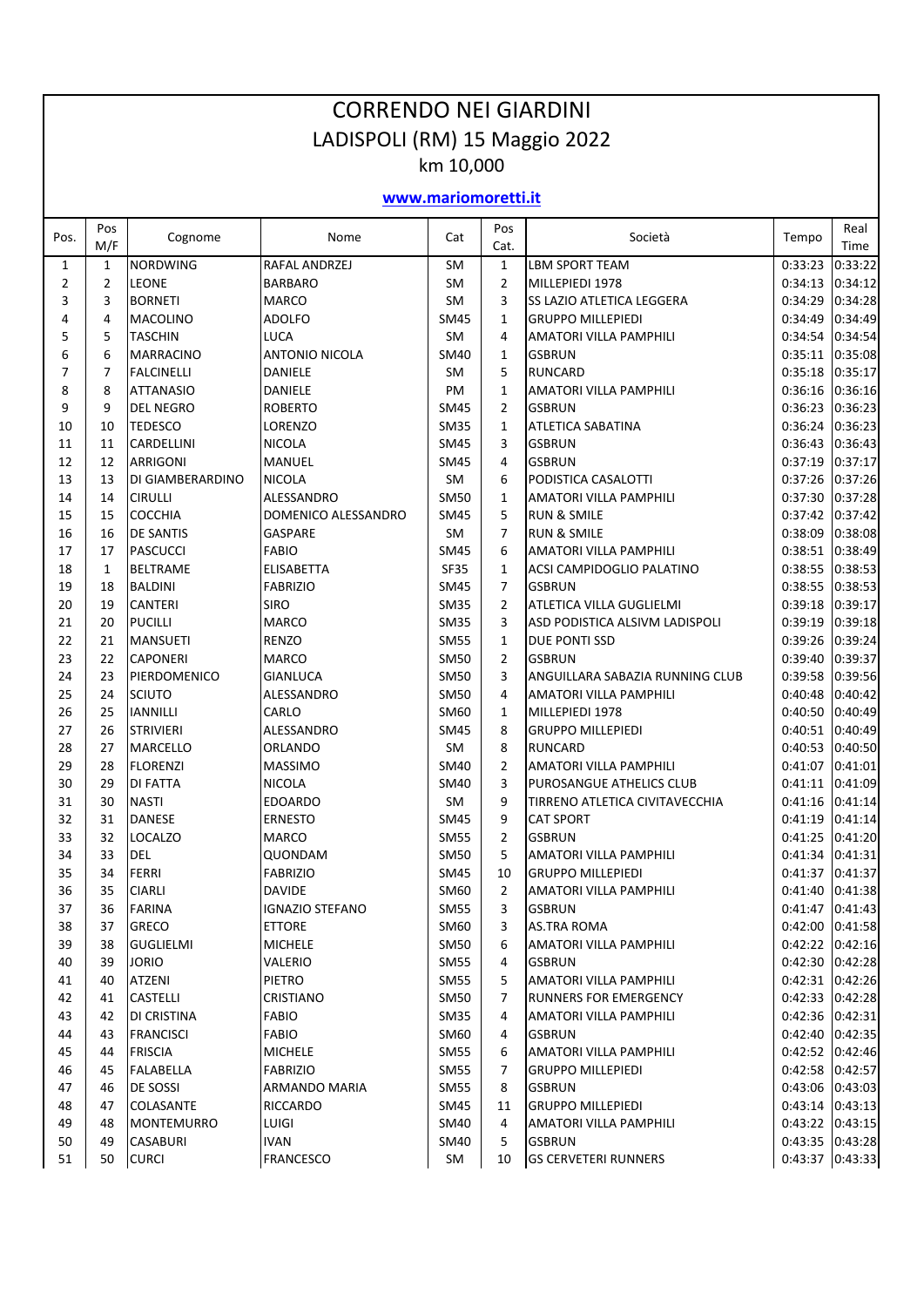| 52         | 51             | PETRONI                          | GIANLUCA                  | <b>SM50</b>                | 8              | <b>GSBRUN</b>                              | 0:43:42 0:43:41                    |                    |
|------------|----------------|----------------------------------|---------------------------|----------------------------|----------------|--------------------------------------------|------------------------------------|--------------------|
| 53         | 52             | <b>PIERONI</b>                   | <b>RENZO</b>              | SM65                       | $\mathbf{1}$   | <b>AS.TRA ROMA</b>                         | 0:43:45                            | 0:43:40            |
| 54         | $\overline{2}$ | VELCANI                          | <b>MARTINA</b>            | SF                         | 1              | <b>GRUPPO MILLEPIEDI</b>                   | 0:43:50                            | 0:43:50            |
| 55         | 53             | <b>NERI</b>                      | ANDREA                    | <b>SM40</b>                | 6              | <b>GSBRUN</b>                              | 0:43:51 0:43:48                    |                    |
| 56         | 54             | <b>CARBONE</b>                   | <b>ADAMO</b>              | SM45                       | 12             | <b>GSBRUN</b>                              | 0:43:55                            | 0:43:53            |
| 57         | 55             | <b>PROFICUO</b>                  | <b>ROSARIO</b>            | SM50                       | 9              | <b>GRUPPO MILLEPIEDI</b>                   | 0:44:00                            | 0:43:58            |
| 58         | 56             | <b>RUSSO</b>                     | <b>ROBERTO</b>            | SM45                       | 13             | <b>RUNNERS FOR EMERGENCY</b>               | 0:44:22                            | 0:44:17            |
| 59         | 57             | <b>ADORNETTO</b>                 | <b>VINCENZO</b>           | SM50                       | 10             | <b>GSBRUN</b>                              | 0:44:32                            | 0:44:29            |
| 60         | 58             | <b>NAFRA</b>                     | <b>FABIO</b>              | SM50                       | 11             | PODISTICA CASALOTTI                        | 0:44:55                            | 0:44:53            |
| 61         | 3              | BERARDINELLI                     | LOREDANA                  | SF50                       | $\mathbf{1}$   | <b>GSBRUN</b>                              | 0:44:58                            | 0:44:56            |
| 62         | 59             | ROSSI                            | <b>MARCO LUIGI</b>        | <b>SM55</b>                | 9              | <b>GSBRUN</b>                              | 0:45:06                            | 0:45:02            |
| 63         | 60             | TOMASSELLI                       | <b>CLAUDIO</b>            | SM55                       | 10             | <b>AMATORI VILLA PAMPHILI</b>              | 0:45:07                            | 0:44:59            |
| 64         | 4              | TESTA                            | ALESSANDRA                | <b>SF55</b>                | 1              | <b>GSBRUN</b>                              | 0:45:15                            | 0:45:11            |
| 65         | 61             | <b>AVERSA</b>                    | ALESSANDRO                | SM60                       | 5              | <b>AS ALBATROS</b>                         | 0:45:26                            | 0:45:26            |
| 66         | 5              | CALO'                            | MIA                       | SF                         | $\overline{2}$ | DUE PONTI SSD                              | 0:45:30                            | 0:45:27            |
| 67         | 62             | <b>SAITTA</b>                    | <b>MAURIZIO</b>           | SM50                       | 12             | DUE PONTI SSD                              | 0:45:43                            | 0:45:37            |
| 68         | 63             | <b>GENTILI</b>                   | NELLO                     | SM60                       | 6              | TRAIL DEI 2 LAGHI                          | 0:45:43                            | 0:45:39            |
| 69         | 64             | <b>CAPUTO</b>                    | PASQUALE                  | AM                         | $\mathbf{1}$   | <b>GRUPPO MILLEPIEDI</b>                   | 0:46:06                            | 0:46:06            |
| 70         | 65             | <b>MAZZETTI</b>                  | <b>FRANCESCO</b>          | SM50                       | 13             | DUE PONTI SSD                              | 0:46:06                            | 0:46:00            |
| 71         | 66             | <b>GIANNINI</b>                  | <b>MAURO</b>              | SM60                       | 7              | DUE PONTI SSD                              | 0:46:17                            | 0:46:13            |
| 72         | 67             | <b>MUCCI</b>                     | <b>MARIO</b>              | SM50                       | 14             | AMATORI VILLA PAMPHILI                     | 0:46:23                            | 0:46:14            |
| 73         | 68             | DI MARZIO                        | <b>MAURIZIO</b>           | SM60                       | 8              | ATLETICA MONTE MARIO                       | 0:46:26                            | 0:46:25            |
| 74         | 69             | <b>BALDINI</b>                   | <b>STEFANO</b>            | SM50                       | 15             | <b>GSBRUN</b>                              | 0:46:30                            | 0:46:30            |
| 75         | 70             | <b>MONTAGNINO</b>                | <b>DARIO</b>              | SM60                       | 9              | AMATORI VILLA PAMPHILI                     | 0:46:31                            | 0:46:23            |
| 76         | 6              | <b>BONIFAZI</b>                  | VALENTINA                 | SF                         | 3              | AMATORI PODISTICA TERNI                    | 0:46:37                            | 0:46:28            |
| 77         | 71             | <b>CAMILLI</b>                   | <b>DIEGO</b>              | <b>SM50</b>                | 16             | DUE PONTI SSD                              | 0:46:39                            | 0:46:36            |
| 78         | 72             | LA MARRA                         | RINALDO                   | <b>SM55</b>                | 11             | AMATORI VILLA PAMPHILI                     | 0:46:40                            | 0:46:27            |
| 79         | 73             | CAMPANELLI                       | ANDREA                    | SM50                       | 17             | DUE PONTI SSD                              | 0:46:44                            | 0:46:40            |
| 80         | 74             | <b>TOROSANTUCCI</b>              | <b>MARCO</b>              | SM50                       | 18             | DUE PONTI SSD                              | 0:46:56                            | 0:46:51            |
| 81         | 75             | <b>RIOSA</b>                     | <b>GIUSEPPE</b>           | SM50                       | 19             | <b>GSBRUN</b>                              | 0:47:02                            | 0:46:51            |
| 82         | $\overline{7}$ | <b>COPPA</b>                     | AGNESE                    | <b>SF45</b>                | $\mathbf{1}$   | DUE PONTI SSD                              | 0:47:02                            | 0:46:58            |
| 83         | 76             | <b>CAVARRA</b>                   | <b>MARCO</b>              | SM50                       | 20             | <b>GSBRUN</b>                              | 0:47:04                            | 0:47:00            |
| 84         | 77             | <b>DOMINICI</b>                  | <b>MARCO</b>              | <b>SM55</b>                | 12             | MARATHON ROMA CASTELFUSANO                 | 0:47:10                            | 0:47:06            |
| 85         | 8              | SALVIONI                         | <b>MARA</b>               | SF65                       | $\mathbf{1}$   | PODISTICA CASALOTTI                        | 0:47:13                            | 0:47:06            |
| 86         | 78             | LA MANNA                         | <b>MARCO</b>              | SM60                       | 10             | <b>AS.TRA ROMA</b>                         | 0:47:18                            | 0:47:15            |
| 87         | 79             | <b>COLUCCI</b>                   | <b>FABIO</b>              | <b>SM55</b>                | 13             | DUE PONTI SSD                              | 0:47:23                            | 0:47:17            |
| 88         | 80             | <b>STOLZI</b>                    | ANDREA                    | SM45                       | 14             | AMATORI VILLA PAMPHILI                     | 0:47:26                            | 0:47:13            |
| 89         | 81             | <b>FIANO</b>                     | <b>ILARIO</b>             | SM50                       | 21             | AMATORI VILLA PAMPHILI                     | 0:47:26                            | 0:47:13            |
| 90         | 82             | SANTUCCI                         | <b>MATTHEW</b>            | SM                         | 11             | MILLEPIEDI 1978                            | 0:47:28 0:47:18                    |                    |
| 91         | 83             | <b>ROSCIOLI</b>                  | <b>FABIANO</b>            | <b>SM50</b>                | 22             | <b>RUN &amp; SMILE</b>                     | 0:47:35 0:47:23                    |                    |
| 92         | 84             | <b>ASCIOLLA</b>                  | LINO                      | SM60                       | 11             | US ROMA 83                                 | 0:47:37 0:47:35                    |                    |
| 93         | 85             | <b>VANNINI SCATOLI</b>           | ALESSANDRO                |                            | 14             | AMATORI VILLA PAMPHILI                     | 0:47:43                            | 0:47:36            |
| 94         |                | <b>OLANDESI</b>                  | <b>UMBERTO</b>            | <b>SM55</b><br><b>SM35</b> | 5              | <b>CALCATERRA SPORT</b>                    | 0:47:53 0:47:41                    |                    |
| 95         | 86<br>87       | SOLLEVANTI                       | MATTEO                    | SM                         | 12             | AS.TRA ROMA                                | 0:47:57 0:47:51                    |                    |
| 96         | 88             | <b>SBARDELLA</b>                 | <b>TONINO</b>             | SM60                       | 12             | <b>RUNCARD</b>                             | 0:48:05 0:48:02                    |                    |
| 97         | 89             | GOIO                             | <b>SERGIO</b>             | <b>SM55</b>                | 15             | DUE PONTI SSD                              | 0:48:08                            | 0:48:02            |
| 98         | 9              | <b>MILANESE</b>                  | LAURA                     | SF45                       | 2              | ATLETICA AVIANO                            | 0:48:18 0:48:15                    |                    |
| 99         | 90             | <b>STEFANI</b>                   | PIERFRANCESCO             | SM40                       | 7              | ASD ATLETICA SANTA MARINELLA               | 0:48:24 0:48:20                    |                    |
| 100        | 91             | <b>COCCHI</b>                    | <b>GIOELE</b>             | <b>SM35</b>                | 6              | <b>GRUPPO MILLEPIEDI</b>                   | 0:48:26                            |                    |
| 101        | 92             | <b>COTESTA</b>                   | PAOLO                     | <b>SM55</b>                | 16             | AMATORI VILLA PAMPHILI                     | 0:48:27                            | 0:48:11<br>0:48:14 |
| 102        |                |                                  |                           | PF                         |                | DUE PONTI SSD                              |                                    |                    |
| 103        | 10<br>93       | <b>MELUZZI</b><br><b>MESSINA</b> | ELENA<br>PAOLO            | SM60                       | 1<br>13        | <b>AS.TRA ROMA</b>                         | 0:48:28 0:48:24<br>0:48:29 0:48:25 |                    |
|            |                |                                  |                           | SF                         | 4              |                                            |                                    |                    |
| 104<br>105 | 11<br>94       | <b>SCOPONI</b><br><b>BUDANO</b>  | <b>CARMEN IONELA</b>      | SM40                       |                | PODISTICA CASALOTTI<br>PODISTICA CASALOTTI | 0:48:32 0:48:26<br>0:48:33 0:48:26 |                    |
| 106        | 95             | <b>CHERUBINI</b>                 | ANDREA<br>SANTE           | SM40                       | 8<br>9         | LYCEUM ROMA XIII                           | 0:48:36 0:48:35                    |                    |
| 107        | 96             | <b>TANZILLO</b>                  | RAFFAELE                  | SM45                       | 15             | <b>GSBRUN</b>                              | 0:48:43 0:48:37                    |                    |
| 108        | 97             |                                  |                           | <b>SM70</b>                | $\mathbf{1}$   | MARATHON ROMA CASTELFUSANO                 | 0:48:44 0:48:36                    |                    |
| 109        | 98             | <b>BELLISI</b><br><b>MAGGI</b>   | <b>MAURIZIO</b><br>ANGELO | SM40                       | 10             | AMATORI VILLA PAMPHILI                     | 0:48:46 0:48:30                    |                    |
| 110        | 99             | <b>PIANESE</b>                   | <b>TOBIA</b>              | SM60                       | 14             | <b>AMATORI VILLA PAMPHILI</b>              | 0:48:57 0:48:48                    |                    |
| 111        | 100            | <b>GIORI</b>                     | PAOLO                     | SM65                       | $\overline{2}$ | <b>REALE STATO DEI PRESIDI</b>             | 0:49:00 0:48:54                    |                    |
|            |                |                                  |                           |                            |                |                                            |                                    |                    |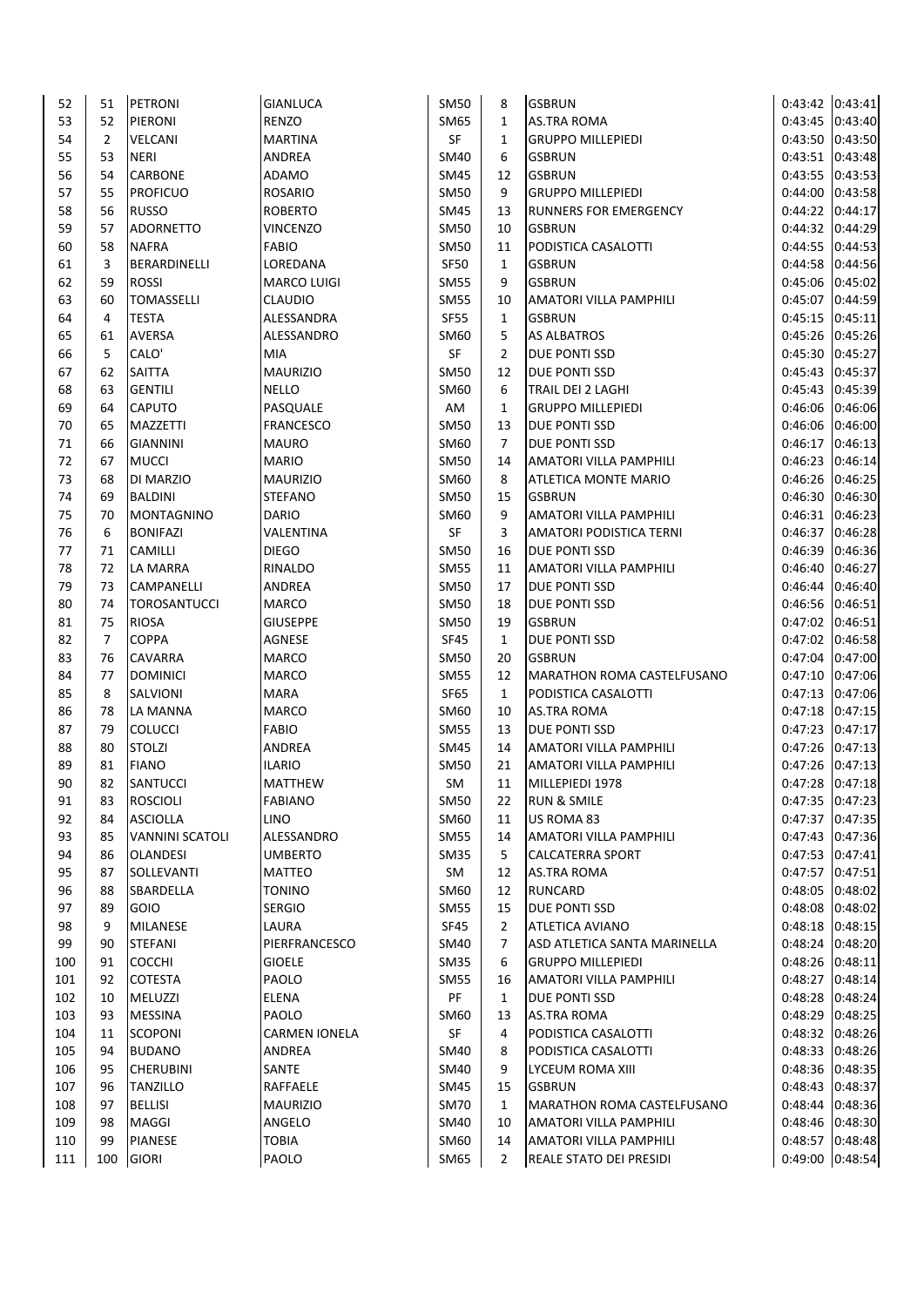| 112 | 101 | CAVALLARO          | <b>MAURIZIO</b>         | SM65        | 3              | AS ALBATROS                           | 0:49:02 0:48:51 |         |
|-----|-----|--------------------|-------------------------|-------------|----------------|---------------------------------------|-----------------|---------|
| 113 | 102 | PECORIELLO         | <b>MAURIZIO</b>         | SM65        | 4              | <b>AS ALBATROS</b>                    | 0:49:02 0:48:55 |         |
| 114 | 103 | <b>TREBESCHI</b>   | <b>MASSIMO</b>          | <b>SM45</b> | 16             | PODISTICA SOLIDARIETA'                | 0:49:11         | 0:48:59 |
| 115 | 104 | <b>ANTICOLI</b>    | <b>ALESSIO</b>          | SM45        | 17             | <b>AMATORI VILLA PAMPHILI</b>         | 0:49:14         | 0:49:06 |
| 116 | 105 | <b>MASSACCESI</b>  | <b>PATRIK</b>           | SM40        | 11             | AMATORI VILLA PAMPHILI                | 0:49:15         | 0:49:03 |
| 117 | 106 | <b>PAPEO</b>       | PASQUALE ANTONIO        | <b>SM50</b> | 23             | <b>GSBRUN</b>                         | 0:49:24         | 0:49:19 |
| 118 | 12  | <b>RICCARDI</b>    | <b>NADIA</b>            | SF50        | $\overline{2}$ | <b>GSBRUN</b>                         | 0:49:25         | 0:49:22 |
| 119 | 107 | FRAZZINI           | <b>ENZO</b>             | SM65        | 5              | <b>GSBRUN</b>                         | 0:49:49         | 0:49:42 |
| 120 | 108 | <b>GRECO</b>       | <b>GIUSEPPE MARIA</b>   | <b>SM50</b> | 24             | <b>GSBRUN</b>                         | 0:49:52         | 0:49:49 |
| 121 | 109 | <b>FASTELLI</b>    | <b>ADRIANO</b>          | <b>SM50</b> | 25             | US ROMA 83                            | 0:49:54         | 0:49:38 |
| 122 | 13  | <b>AGULLI</b>      | <b>MARIA ANTONIETTA</b> | <b>SF40</b> | 1              | <b>6 IN MOVIMENTO</b>                 | 0:49:58         | 0:49:54 |
| 123 | 110 | <b>GROTTAROLI</b>  | <b>MAURO</b>            | SM50        | 26             | <b>AMATORI VILLA PAMPHILI</b>         | 0:50:03         | 0:49:54 |
| 124 | 14  | <b>SINATTI</b>     | <b>SIMONE</b>           | <b>SF45</b> | 3              | <b>DUE PONTI SSD</b>                  | 0:50:12         | 0:49:57 |
| 125 | 111 | <b>GIOVANNETTI</b> | <b>VINICIO</b>          | <b>SM55</b> | 17             | PODISTICA SOLIDARIETA'                | 0:50:15         | 0:50:06 |
| 126 | 112 | <b>ZEDDE</b>       | <b>FRANCO</b>           | SM65        | 6              | AMATORI VILLA PAMPHILI                | 0:50:17         | 0:50:03 |
| 127 | 113 | NARDECCHIA         | <b>CLAUDIO</b>          | <b>SM70</b> | $\overline{2}$ | <b>GSBRUN</b>                         | 0:50:20         | 0:50:13 |
| 128 | 114 | LANZI              | DANIELE                 | SM40        | 12             | AMATORI VILLA PAMPHILI                | 0:50:21         | 0:50:12 |
| 129 | 115 | <b>CORRADI</b>     | AUGUSTO                 | SM60        | 15             | <b>GRUPPO MILLEPIEDI</b>              | 0:50:25         | 0:50:15 |
| 130 | 116 | <b>DE SANTIS</b>   | <b>FRANCESCO</b>        | SM65        | $\overline{7}$ | AMATORI VILLA PAMPHILI                | 0:50:28 0:50:17 |         |
| 131 | 15  | <b>GOTTI</b>       | LORENZA                 | <b>SF55</b> | 2              | <b>AMATORI VILLA PAMPHILI</b>         | 0:50:28         | 0:50:19 |
| 132 | 16  | <b>RASPANTI</b>    | <b>MARIA ROSARIA</b>    | SF          | 5              | <b>AMATORI VILLA PAMPHILI</b>         | 0:50:31         | 0:50:24 |
| 133 | 17  | <b>SMOLYAR</b>     | VALENTYNA               | SF50        | 3              | <b>GSBRUN</b>                         | 0:50:32         | 0:50:26 |
| 134 | 117 | <b>MASTROIORIO</b> | <b>FRANCO</b>           | <b>SM55</b> | 18             | <b>AMATORI VILLA PAMPHILI</b>         | 0:50:33         | 0:50:23 |
| 135 | 18  | <b>DUCHI</b>       | LAURA                   | <b>SF45</b> | 4              | <b>GSBRUN</b>                         | 0:50:39         | 0:50:19 |
| 136 | 118 | <b>BARRON</b>      | <b>KENNETH</b>          | <b>SM45</b> | 18             | RUNCARD                               | 0:50:44         | 0:50:23 |
| 137 | 19  | SOMMA              | <b>ROSA</b>             | SF35        | 2              | <b>AMATORI VILLA PAMPHILI</b>         | 0:50:51         | 0:50:41 |
| 138 | 20  | <b>GIORDANO</b>    | SARAH ERMA              | <b>SF40</b> | $\overline{2}$ | <b>GSBRUN</b>                         | 0:51:01 0:50:57 |         |
| 139 | 21  | FERRAZZOLI         | <b>FEDERICA</b>         | SF50        | 4              | RUNNERS FOR EMERGENCY                 | 0:51:02         | 0:50:54 |
| 140 | 119 | <b>CECCHINELLI</b> | <b>FABIO</b>            | <b>SM50</b> | 27             | PODISTICA CASALOTTI                   | 0:51:03 0:50:56 |         |
| 141 | 22  | <b>FERRANTINI</b>  | <b>SEVERINA</b>         | <b>SF60</b> | 1              | <b>GRUPPO MILLEPIEDI</b>              | 0:51:05         | 0:51:00 |
| 142 | 120 | <b>GIROLAMI</b>    | <b>DAVIDE</b>           | <b>SM55</b> | 19             | <b>DUE PONTI SSD</b>                  | 0:51:05         | 0:50:59 |
| 143 | 121 | <b>CIRULLI</b>     | <b>FABIO</b>            | <b>SM50</b> | 28             | AMATORI VILLA PAMPHILI                | 0:51:19         | 0:51:12 |
| 144 | 122 | <b>DURANTINI</b>   | PIERSTEFANO             | <b>SM50</b> | 29             | <b>AMATORI VILLA PAMPHILI</b>         | 0:51:23         | 0:51:15 |
| 145 | 123 | <b>TRANTASO</b>    | <b>FRANCESCO</b>        | SM60        | 16             | AMATORI VILLA PAMPHILI                | 0:51:28         | 0:51:21 |
| 146 | 124 | <b>CURCI</b>       | <b>GIOVANNI</b>         | SM60        | 17             | <b>GS CERVETERI RUNNERS</b>           | 0:51:39         | 0:51:34 |
| 147 | 125 | DE CARVALHO        | <b>ANTONIO CARLOS</b>   | SM60        | 18             | <b>AS.TRA ROMA</b>                    | 0:51:41 0:51:41 |         |
| 148 | 126 | DI BERARDINO       | MARCELLO                | SM50        | 30             | LBM SPORT TEAM                        | 0:51:46 0:51:36 |         |
| 149 | 127 | <b>BERNABEI</b>    | SIMONE                  | <b>SM35</b> | 7              | ASD PODISTICA ALSIVM LADISPOLI        | 0:51:52 0:51:41 |         |
| 150 | 23  | <b>AVERSA</b>      | LUCREZIA                | SF          | 6              | <b>AS ALBATROS</b>                    | 0:51:55 0:51:45 |         |
| 151 | 128 | D'ONOFRIO          | SAVERIO                 | <b>SM35</b> | 8              | <b>RUNCARD</b>                        | 0:51:59 0:51:53 |         |
| 152 | 24  | <b>GRANDI</b>      | <b>BENEDETTA</b>        | <b>SF45</b> | 5              | <b>DUE PONTI SSD</b>                  | 0:52:03 0:51:57 |         |
| 153 | 129 | <b>MATTIELI</b>    | <b>FULVIO</b>           | SM60        | 19             | US ROMA 83                            | 0:52:05 0:52:02 |         |
| 154 | 130 | <b>ALBERTO</b>     | LORENZO                 | <b>SM40</b> |                | MARATHON ROMA CASTELFUSANO            | 0:52:09 0:52:01 |         |
| 155 | 131 | <b>DELLE CAVE</b>  | <b>BIAGIO</b>           | <b>SM50</b> | 13<br>31       |                                       |                 |         |
|     |     |                    | CARLO                   |             |                | MARATHON ROMA CASTELFUSANO            | 0:52:20 0:52:11 |         |
| 156 | 132 | MENCARELLI         |                         | SM65        | 8              | AMATORI VILLA PAMPHILI                | 0:52:30 0:52:19 |         |
| 157 | 133 | FREZZA             | ANDREA                  | <b>SM35</b> | 9              | <b>DUE PONTI SSD</b>                  | 0:52:42 0:52:35 |         |
| 158 | 134 | <b>SACCO</b>       | SALVATORE               | <b>SM55</b> | 20             | <b>RUNNERS FOR EMERGENCY</b>          | 0:52:46 0:52:33 |         |
| 159 | 135 | <b>AMATUCCI</b>    | <b>DARIO</b>            | SM60        | 20             | <b>ATLETICA PEGASO</b>                | 0:53:03 0:52:53 |         |
| 160 | 136 | PAITA              | ANDREA                  | <b>SM50</b> | 32             | <b>AMATORI VILLA PAMPHILI</b>         | 0:53:07 0:52:53 |         |
| 161 | 137 | CARMOSINO          | LUCA                    | SM45        | 19             | <b>GSBRUN</b>                         | 0:53:11 0:53:02 |         |
| 162 | 25  | GRECO              | LUCIA                   | SF45        | 6              | AMATORI VILLA PAMPHILI                | 0:53:12 0:52:58 |         |
| 163 | 138 | <b>FRANCO</b>      | <b>ANTONIO</b>          | <b>SM55</b> | 21             | <b>VIRTUS VILLA ADA FASHION SPORT</b> | 0:53:14 0:52:58 |         |
| 164 | 139 | <b>CANTATORE</b>   | ANTONIO                 | SM65        | 9              | LAZIO OLIMPIA RUNNERS                 | 0:53:14 0:52:59 |         |
| 165 | 140 | <b>NANNI</b>       | <b>GREGORIO</b>         | SM65        | 10             | <b>GSBRUN</b>                         | 0:53:21 0:53:13 |         |
| 166 | 141 | <b>MAURIZI</b>     | <b>MASSIMO</b>          | SM60        | 21             | <b>GSBRUN</b>                         | 0:53:25 0:53:08 |         |
| 167 | 142 | <b>OCCHETTI</b>    | <b>MARCO</b>            | SM60        | 22             | MARATHON ROMA CASTELFUSANO            | 0:53:26 0:53:23 |         |
| 168 | 143 | <b>CAPPABIANCA</b> | <b>MARIO</b>            | <b>SM50</b> | 33             | PODISTICA SOLIDARIETA'                | 0:53:28 0:53:17 |         |
| 169 | 144 | ROSSI              | <b>GUIDO</b>            | SM60        | 23             | <b>AMATORI VILLA PAMPHILI</b>         | 0:53:35 0:53:27 |         |
| 170 | 145 | LA MONTAGNA        | <b>CLEMENTE</b>         | SM60        | 24             | <b>GRUPPO MILLEPIEDI</b>              | 0:53:36 0:53:27 |         |
| 171 | 146 | <b>MATTIA</b>      | <b>DOMENICO</b>         | SM65        | 11             | <b>AS ALBATROS</b>                    | 0:53:37 0:53:26 |         |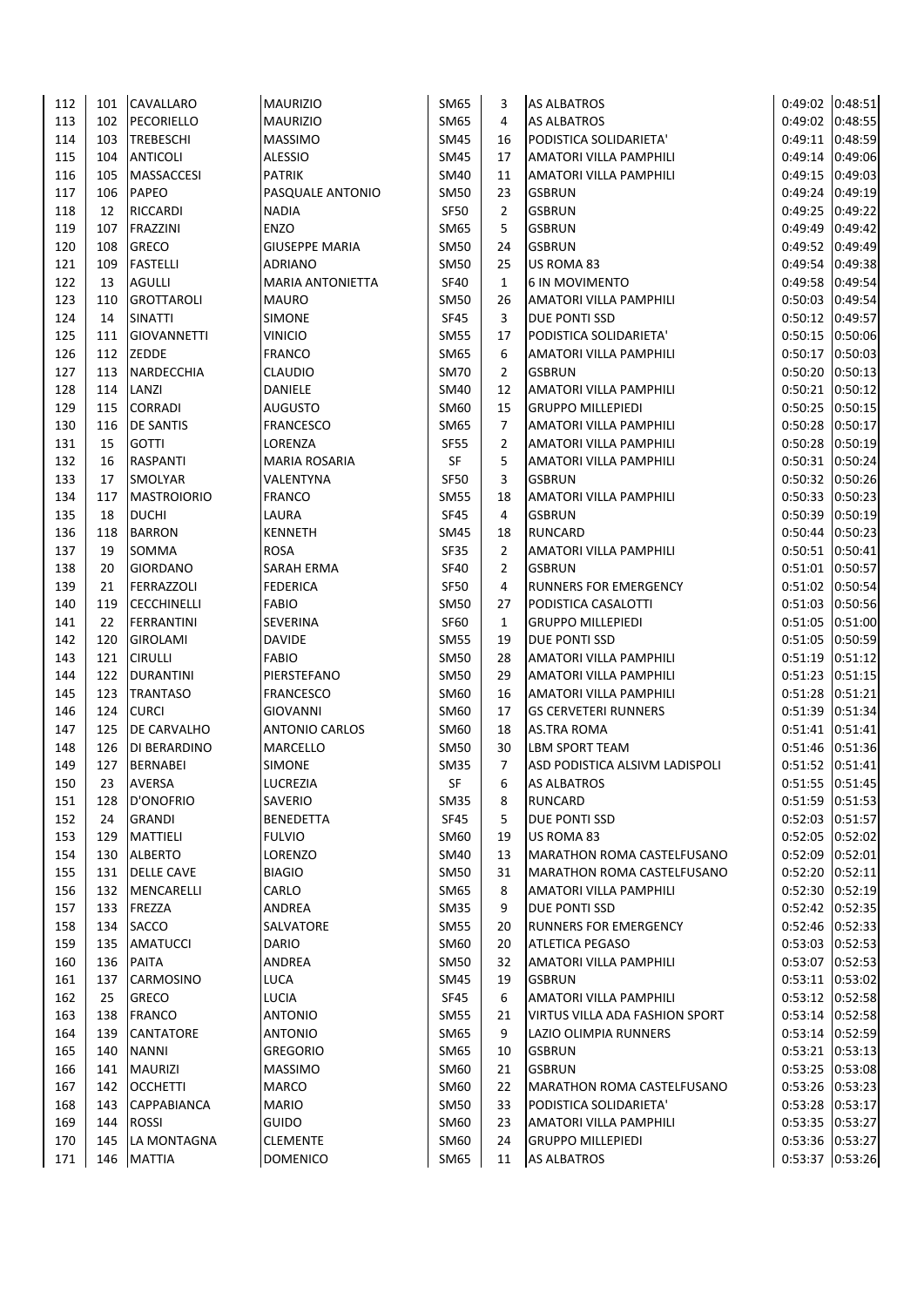| 172        | 147       | <b>ALFANO</b>                    | <b>VINCENZO</b>          | SM65                | 12             | <b>GSBRUN</b>                                    |                            | 0:53:37 0:53:30 |
|------------|-----------|----------------------------------|--------------------------|---------------------|----------------|--------------------------------------------------|----------------------------|-----------------|
| 173        | 148       | <b>FRANGIONI</b>                 | <b>RICCARDO</b>          | <b>SM55</b>         | 22             | <b>AMATORI VILLA PAMPHILI</b>                    | 0:53:46                    | 0:53:32         |
| 174        | 26        | <b>PREZIOSI</b>                  | ANTONELLA                | SF55                | 3              | AMATORI VILLA PAMPHILI                           | 0:53:46                    | 0:53:38         |
| 175        | 149       | <b>VIRGILI</b>                   | LAMBERTO                 | <b>SM55</b>         | 23             | <b>SS LAZIO ATLETICA LEGGERA</b>                 | 0:53:48                    | 0:53:35         |
| 176        | 150       | <b>VOCCA</b>                     | <b>HELIOS</b>            | <b>SM50</b>         | 34             | ATL. LIBERTAS A.R.C.S. PERUGIA                   | 0:53:57                    | 0:53:37         |
| 177        | 27        | <b>CARANCINI</b>                 | <b>AZZURRA</b>           | <b>SF40</b>         | 3              | <b>GRUPPO MILLEPIEDI</b>                         | 0:54:06                    | 0:53:51         |
| 178        | 151       | <b>LABRICCIOSA</b>               | <b>MARIO</b>             | SM65                | 13             | <b>ITALIA MARATHON CLUB</b>                      | 0:54:16                    | 0:54:02         |
| 179        | 152       | <b>MORI</b>                      | PAOLO                    | <b>SM70</b>         | 3              | AMATORI VILLA PAMPHILI                           | 0:54:18                    | 0:54:10         |
| 180        | 153       | ZACCAGNINI                       | <b>ROBERTO</b>           | SM60                | 25             | AMATORI VILLA PAMPHILI                           | 0:54:18                    | 0:54:07         |
| 181        | 28        | <b>TONUCCI</b>                   | ALESSANDRA               | <b>SF55</b>         | 4              | AMATORI VILLA PAMPHILI                           | 0:54:19                    | 0:54:10         |
| 182        | 154       | <b>BISSATTINI</b>                | <b>STEFANO</b>           | SM65                | 14             | <b>GSBRUN</b>                                    | 0:54:40                    | 0:54:32         |
| 183        | 155       | <b>IOLIS</b>                     | ANDREA                   | SM50                | 35             | SS LAZIO ATLETICA LEGGERA                        | 0:54:45                    | 0:54:37         |
| 184        | 156       | <b>BUCCINI</b>                   | ALESSANDRO               | SM55                | 24             | PODISTICA SOLIDARIETA'                           | 0:54:47                    | 0:54:34         |
| 185        | 157       | <b>CHIATTI</b>                   | <b>MARIO</b>             | SM65                | 15             | MARATHON ROMA CASTELFUSANO                       | 0:54:50                    | 0:54:32         |
| 186        | 158       | <b>FANROCINI</b>                 | <b>ENRICO</b>            | SM65                | 16             | AMATORI VILLA PAMPHILI                           | 0:54:54                    | 0:54:40         |
| 187        | 159       | <b>COSTA</b>                     | <b>FEDERICO</b>          | SM60                | 26             | <b>FORUM</b>                                     | 0:54:55                    | 0:54:40         |
| 188        | 160       | <b>SANTOCORI</b>                 | <b>MAURIZIO</b>          | SM60                | 27             | AMATORI VILLA PAMPHILI                           | 0:54:57                    | 0:54:47         |
| 189        | 161       | <b>PUGLIESE</b>                  | <b>SERGIO</b>            | SM60                | 28             | <b>GSBRUN</b>                                    | 0:54:59                    | 0:54:45         |
| 190        | 162       | <b>MATTIOLI</b>                  | <b>MAURO</b>             | SM45                | 20             | <b>AMATORI VILLA PAMPHILI</b>                    | 0:55:06                    | 0:54:50         |
| 191        | 29        | PIETRANTONIO                     | <b>FILOMENA</b>          | <b>SF55</b>         | 5              | <b>MARATHON ROMA CASTELFUSANO</b>                | 0:55:11                    | 0:55:07         |
| 192        | 30        | CARISSIMI                        | <b>MARIA RITA</b>        | <b>SF55</b>         | 6              | <b>GRUPPO MILLEPIEDI</b>                         | 0:55:24                    | 0:55:14         |
| 193        | 31        | <b>TURCO</b>                     | <b>MARIA LAURA</b>       | SF60                | $\overline{2}$ | <b>GSBRUN</b>                                    | 0:55:31                    | 0:55:17         |
| 194        | 163       | <b>MARCHI</b>                    | <b>DAVIDE</b>            | SM45                | 21             | PODISTICA CASALOTTI                              | 0:55:33 0:55:26            |                 |
| 195        | 164       | <b>STEFANO</b>                   | QUINTILIANO              | SM45                | 22             | <b>AMATORI VILLA PAMPHILI</b>                    | 0:55:43                    | 0:55:28         |
| 196        | 165       | LO BOSCO                         | LUCA                     | SM45                | 23             | <b>AMATORI VILLA PAMPHILI</b>                    | 0:55:43                    | 0:55:28         |
| 197        | 166       | ZACCARELLI                       | LUCIO                    | SM65                | 17             | US ROMA 83                                       | 0:56:00                    | 0:55:43         |
| 198        | 167       | <b>GRAZIOLA</b>                  | <b>GERARDO</b>           | SM60                | 29             | LEPROTTI VILLA ADA                               | 0:56:02                    | 0:55:44         |
| 199        | 32        | <b>CODISPOTI</b>                 | <b>STEFANIA</b>          | SF45                | $\overline{7}$ | <b>CAT SPORT</b>                                 | 0:56:03                    | 0:55:59         |
| 200        | 168       | <b>CIMAGLIA</b>                  | ANTONIO                  | <b>SM55</b>         | 25             | PODISTICA CASALOTTI                              | 0:56:04                    | 0:55:57         |
| 201        | 169       | <b>LOBRACE</b>                   | GAETANO                  | SM65                | 18             | <b>GSBRUN</b>                                    | 0:56:09                    | 0:55:54         |
| 202        | 33        | <b>ZERVOS</b>                    | THI KIM THU              | <b>SF55</b>         | 7              | <b>FORAHANS TEAM</b>                             | 0:56:19                    | 0:56:07         |
| 203        | 34        | <b>MARTINELLI</b>                | <b>MONIA</b>             | <b>SF40</b>         | 4              | <b>AMATORI VILLA PAMPHILI</b>                    | 0:56:25                    | 0:56:12         |
| 204        | 170       | <b>SCEVOLA DEBELLI</b>           | <b>CLAUDIO</b>           | <b>SM55</b>         | 26             | AMATORI VILLA PAMPHILI                           | 0:56:31                    | 0:56:13         |
| 205        | 171       | <b>LAURO</b>                     | SALVATORE                | SM60                | 30             | DUE PONTI SSD                                    | 0:56:35                    | 0:56:30         |
| 206        | 172       | <b>VETRARI</b>                   | <b>RODOLFO</b>           | SM60                | 31             | <b>AMATORI VILLA PAMPHILI</b>                    | 0:56:41                    | 0:56:26         |
| 207        | 35        | <b>LEPORE</b>                    | <b>FRANCESCA</b>         | <b>SF45</b>         | 8              | <b>RUNNERS FOR EMERGENCY</b>                     | 0:57:15                    | 0:57:01         |
| 208        | 173       | <b>MARINI</b>                    | <b>GIAN LUCA</b>         | <b>SM50</b>         | 36             | <b>RUNCARD</b>                                   | 0:57:19                    | 0:57:15         |
| 209        | 174       | <b>SILVESTRI</b>                 | <b>MAURIZIO</b>          | <b>SM70</b>         | 4              | SS LAZIO ATLETICA LEGGERA                        | 0:57:30                    | 0:57:17         |
| 210        | 36        | <b>CUPPONE</b>                   | SONIA                    | <b>SF55</b>         | 8              | <b>GSBRUN</b><br><b>AMATORI VILLA PAMPHILI</b>   | 0:57:32 0:57:29            | 0:57:35 0:57:25 |
| 211        | 37        | RAZZINI                          | CINZIA                   | <b>SF45</b>         | 9              | <b>RUNNERS FOR EMERGENCY</b>                     |                            |                 |
| 212        | 175       | <b>GENTILUCCI</b>                | ANDREA                   | SM60                | 32             | <b>GSBRUN</b>                                    | 0:57:38                    | 0:57:25         |
| 213        | 176       | <b>MICHELETTI</b><br>PETROLINI   | <b>DAVIDE</b>            | <b>SM55</b>         | 27<br>9        |                                                  | 0:57:39                    | 0:57:24         |
| 214<br>215 | 38<br>177 | <b>DUCCI</b>                     | LUCIA                    | SF55<br><b>SM55</b> | 28             | PODISTICA SOLIDARIETA'<br>AMATORI VILLA PAMPHILI | 0:57:42 0:57:31<br>0:57:48 | 0:57:37         |
| 216        | 178       | ORLANDI                          | MARCO<br><b>GIUSEPPE</b> | SM60                | 33             | <b>GSBRUN</b>                                    | 0:57:50                    | 0:57:30         |
| 217        | 39        |                                  | FRANCESCA ROMANA         | SF50                | 5              | <b>RUN &amp; SMILE</b>                           | 0:57:53 0:57:47            |                 |
| 218        | 179       | CORSALETTI                       | <b>ROLANDO</b>           | <b>SM75</b>         | 1              | US ROMA 83                                       | 0:58:03 0:57:45            |                 |
| 219        | 180       | <b>LOCONSOLO</b><br><b>CURZI</b> | SANDRO                   | SM65                | 19             | AMATORI VILLA PAMPHILI                           | 0:58:17 0:58:07            |                 |
| 220        | 181       | CARETTA                          | <b>MASSIMO</b>           | SM45                | 24             | AMATORI VILLA PAMPHILI                           | 0:58:25                    | 0:58:11         |
| 221        | 40        | <b>TOMASSINI</b>                 | <b>ALESSIA</b>           | SF50                | 6              | <b>GSBRUN</b>                                    | 0:58:28                    | 0:58:07         |
| 222        | 41        | <b>BONELLI</b>                   | BARBARA                  | SF50                | 7              | RUNNERS FOR EMERGENCY                            | 0:58:31 0:58:18            |                 |
| 223        | 182       | <b>BUONFRATE</b>                 | <b>MASSIMO</b>           | <b>SM55</b>         | 29             | AMATORI VILLA PAMPHILI                           | 0:58:33 0:58:18            |                 |
| 224        | 183       | <b>CHIAPPINI</b>                 | PAOLO                    | <b>SM50</b>         | 37             | AMATORI VILLA PAMPHILI                           | 0:58:44 0:58:29            |                 |
| 225        | 184       | SAMMARTANO                       | <b>MASSIMO</b>           | SM40                | 14             | <b>RUNCARD</b>                                   | 0:59:09                    | 0:59:01         |
| 226        | 42        | <b>FRANCESCHETTI</b>             | <b>CECILIA</b>           | SF55                | 10             | DUE PONTI SSD                                    | 0:59:16 0:59:11            |                 |
| 227        | 185       | <b>FEDELE</b>                    | PAOLO                    | SM65                | 20             | <b>GSBRUN</b>                                    | 0:59:23 0:59:05            |                 |
| 228        | 186       | <b>BOCCIA</b>                    | PIETRO                   | SM                  | 13             | AMATORI VILLA PAMPHILI                           | 0:59:23 0:59:14            |                 |
| 229        | 43        | <b>MASINI</b>                    | <b>MATILDE</b>           | <b>SF55</b>         | 11             | <b>GSBRUN</b>                                    | 0:59:28 0:59:08            |                 |
| 230        | 187       | <b>VERDUCHI</b>                  | MARCO                    | <b>SM55</b>         | 30             | <b>GSBRUN</b>                                    |                            | 0:59:44 0:59:26 |
| 231        | 188       | <b>SARTO</b>                     | <b>GIANLUCA</b>          | SM50                | 38             | <b>GSBRUN</b>                                    | 0:59:44 0:59:26            |                 |
|            |           |                                  |                          |                     |                |                                                  |                            |                 |